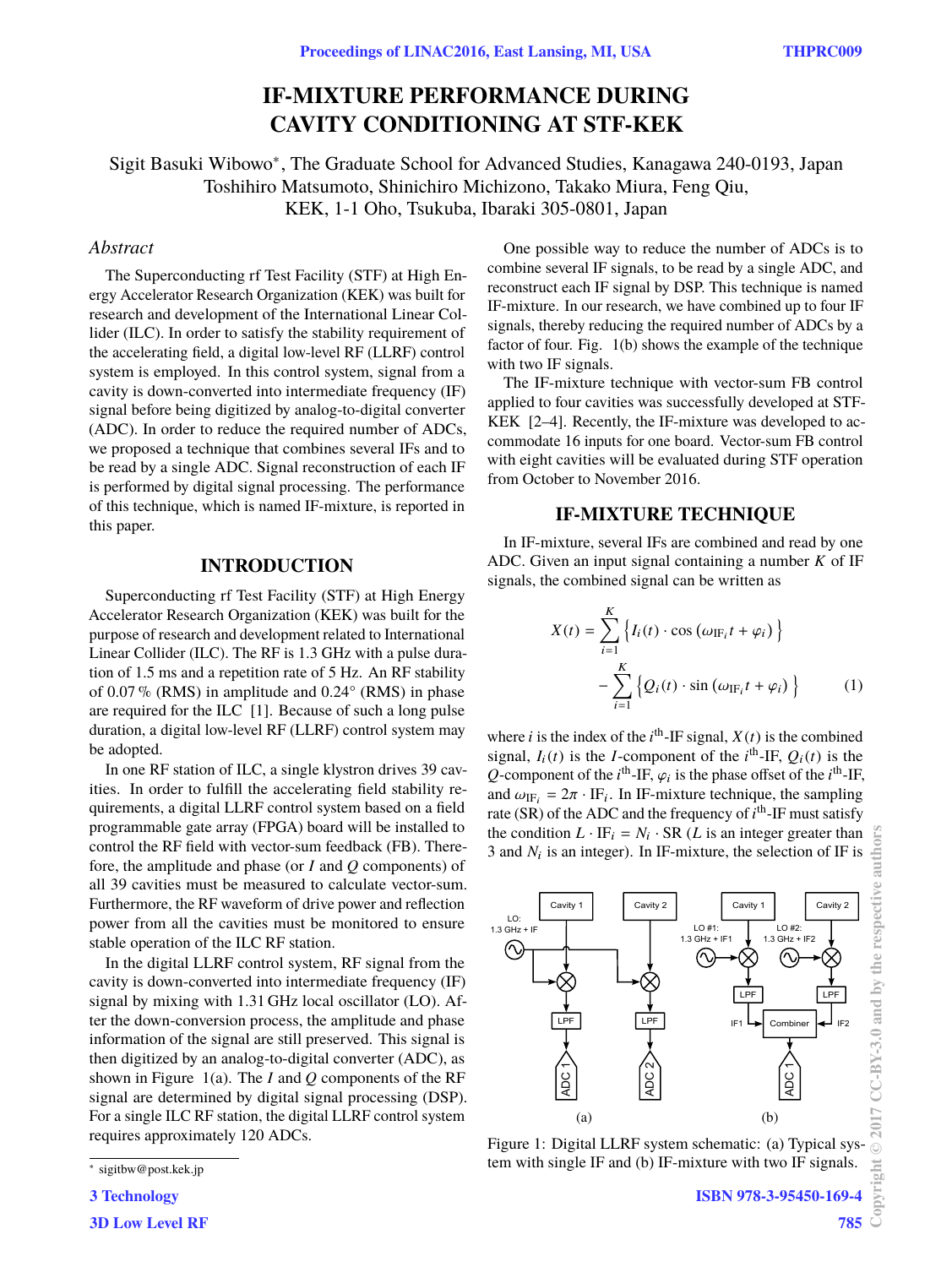crucial. The *L* and *N* must be selected properly so that the *I* and *Q* components of each IF signal can be estimated from the combined signal.

The *I* and *Q* components of each IF signal can be numerically calculated using the following formula [5]

$$
I_i = \frac{2}{L} \sum_{n=0}^{L-1} X(n) \cos\left(\frac{2\pi \cdot N_i}{L} \cdot n\right) \tag{2}
$$

$$
Q_i = \frac{2}{L} \sum_{n=0}^{L-1} X(n) \sin\left(\frac{2\pi \cdot N_i}{L} \cdot n\right)
$$
 (3)

where  $X(n)$  is the sampled data of the combined signal,  $I_i$ is the *I*-component of the  $i^{\text{th}}$ -IF,  $Q_i$  is the *Q*-component of  $i^{\text{th}}$ -IF, and  $N_i$  is the *N* value of  $i^{\text{th}}$ -IF.

#### **IF SELECTION**

To combine the IF signals, a passive power combiner is used. The practical power combiner has some level of nonlinearity, which can produce intermodulation distortion. The frequency produced by intermodulation will interfere the IF signal of interest if both signals exist at the same frequency.

Our target is to use up to four IF signals. We use an ADC SR of 81.25 MHz. The IFs must be selected carefully to minimize the intermodulation distortion. We choose  $L = 18$ , so that the possible values of *N* are 1,2,3,4,5,6,7, and 8.

We evaluated the second-order intermodulation distortion by choosing the combination of  $(L, N_1, N_2, N_3, N_4) = (18,$ 1, 2, 3, 4). Two-tone signals were input to the combiner (ZMSC-4-1 from Mini Circuits, Inc.) and the results are shown in the Table 1. IF<sub>1</sub> is the most affected by secondorder intermodulation products when the inputs to combiner are  $IF_2\&IF_3$  and  $IF_3\&IF_4$ . The difference between the IF signals used as input and those unused is approximately 40 dB.

Table 1: Magnitude at Combiner Output with Two-Tone Signal to Investigate Second-Order Intermodulation Products

| Input                             | <b>Magnitude at Output [dBFS]</b> |                 |                 |                 |  |
|-----------------------------------|-----------------------------------|-----------------|-----------------|-----------------|--|
|                                   | IF <sub>1</sub>                   | IF <sub>2</sub> | IF <sub>3</sub> | IF <sub>4</sub> |  |
| IF <sub>1</sub> & IF <sub>2</sub> | $-20.92$                          | $-10.61$        | $-82.32$        | $-85.92$        |  |
| IF <sub>1</sub> & IF <sub>3</sub> | $-20.93$                          | $-80.00$        | $-20.73$        | $-82.44$        |  |
| IF <sub>1</sub> & IF <sub>4</sub> | $-20.95$                          | $-85.18$        | $-76.84$        | $-12.30$        |  |
| IF <sub>2</sub> & IF <sub>3</sub> | $-61.75$                          | $-10.63$        | $-20.37$        | $-87.21$        |  |
| IF <sub>2</sub> & IF <sub>4</sub> | $-83.74$                          | $-10.67$        | $-84.47$        | $-12.02$        |  |
| IF <sub>3</sub> & IF <sub>4</sub> | $-59.08$                          | $-80.90$        | $-20.58$        | $-11.79$        |  |

In order to minimize the second-order intermodulation distortion, the use of subsequent IF signals must be avoided. Hence, we select the combination of  $(L, N_1, N_3, N_5, N_7)$  $= (18, 1, 3, 5, 7)$ . The *L* value must be selected to avoid the second order intermodulation products that exist at the frequencies between (SR/2) and SR. The *<sup>L</sup>* value must **ISBN 978-3-95450-169-4**



Figure 2: Example of the spectrum analyzer result from the combiner output when the inputs are  $IF_1$  and  $IF_3$ 

be chosen as even to avoid those intermodulation products folding back at the IFs of interest. Furthermore, the distance between IFs should be sufficiently wide and the filters for IFs should be commercially available. The selected  $L = 18$ fulfilled the aforementioned considerations.

We evaluated the effect of third-order intermodulation products of the selected combination by giving two-tone to the combiner input. The power levels of all IFs are evaluated at the combiner output with a spectrum analyzer, the results of which are shown in the Table 2. We see that the difference between the IF signals used as input and those unused is approximately 70 dB for all combinations. One example of the frequency spectrum of the combiner output when the inputs are  $IF_1$  and  $IF_3$  is shown in Fig. 2.

Table 2: Power at Combiner Output with Two-Tone Signals to Investigate Third Order Intermodulation Products

| Input                             | IFs Power Level at Output [dBm] |          |          |                 |  |
|-----------------------------------|---------------------------------|----------|----------|-----------------|--|
|                                   | $\mathbf{I} \mathbf{F}_1$       | IF3      | IF,      | IF <sub>7</sub> |  |
| IF <sub>1</sub> & IF <sub>3</sub> | $-5.34$                         | $-5.44$  | $-78.27$ | $-75.73$        |  |
| IF <sub>1</sub> & IF <sub>5</sub> | $-5.47$                         | $-76.82$ | $-5.56$  | $-78.59$        |  |
| IF <sub>1</sub> & IF <sub>7</sub> | $-5.42$                         | $-89.48$ | $-78.61$ | $-5.76$         |  |
| IF <sub>3</sub> & IF <sub>5</sub> | $-73.47$                        | $-5.40$  | $-5.45$  | $-74.49$        |  |
| IF <sub>3</sub> & IF <sub>7</sub> | $-78.09$                        | $-5.72$  | $-97.64$ | $-5.89$         |  |
| IF <sub>5</sub> & IF <sub>7</sub> | $-87.60$                        | $-68.47$ | $-5.13$  | $-5.15$         |  |

Based on the evaluation of second-and third-order of intermodulation products, we select the combination of four IFs as follows IF<sub>1</sub> = 4.5 MHz, IF<sub>3</sub> = 13.5 MHz,  $IF_5 = 22.5 \text{ MHz}$ , and  $IF_7 = 31.5 \text{ MHz}$ . This combination has less effect of intermodulation products, compared to the subsequent IFs combination.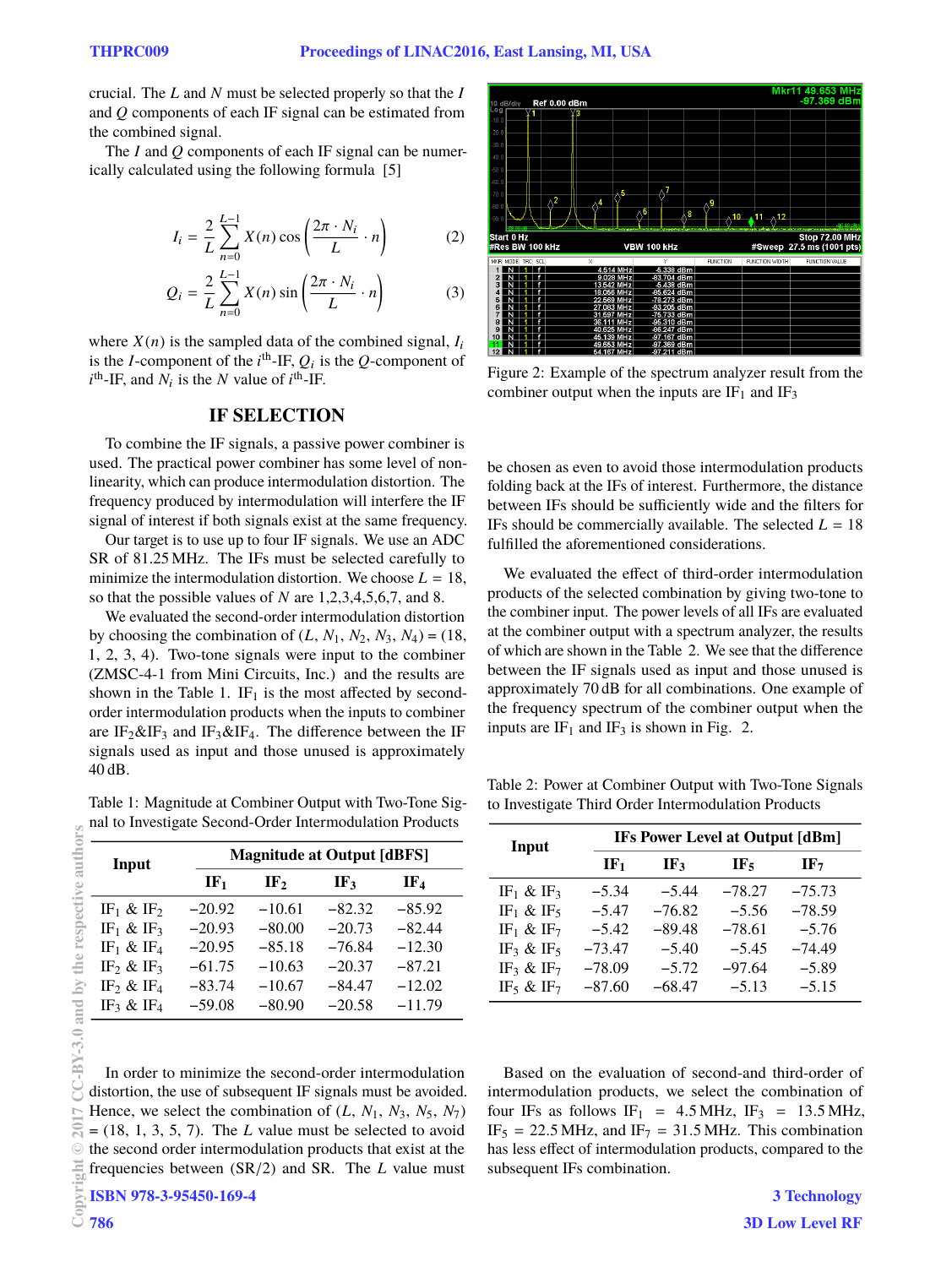#### **Proceedings of LINAC2016, East Lansing, MI, USA THPRC009**



Figure 3: Simplified schematic of digital LLRF control system configuration. 600 kW klystron is used to drive the cavity with  $5 \times 10^6$ . The cavity gradient is 25 MV/m. The IF signals of the drive field  $(P_f)$ , reflection field  $(P_b)$ , and cavity field  $(P_t)$  are combined.

## **DIGITAL FEEDBACK SYSTEM**

IF-mixture was implemented on µTCA hardware [6]. It consists of four 16-bit ADC LTC2208 (Linear Technology, Inc.), four 16-bit DAC AD9783 (Analog Devices, Inc.), a Virtex FPGA XC5FX70T (Xilinx, Inc.), and a Power PC with Linux installed. Four IFs are combined by a power splitter/combiner ZMSC-4-1 (Mini Circuits, Inc.). A total 16 IF signals can be read by this board. In order to distribute the ADC sampling clock and various frequencies for the LOs, a frequency divider AD9510 (Analog Devices, Inc.) is used.

IF-mixture evaluation was conducted during the cavity conditioning at STF-KEK between September and December of 2015. Each cavity was conditioned at the maximum gradient before quenching. The average accelerating gradient was 30 MV/m [7]. The cavities each have a loaded *Q*<sup>L</sup> of  $5 \times 10^6$  and are driven by a 600 kW klystron. The system configuration for employing the IF-mixture is shown in the Fig. 3. The IF signal of the drive field, reflection field, and cavity field are combined.

## **FEEDBACK PERFORMANCE**

The waveform (amplitude and phase) of drive field, reflection field, and cavity field of IF-mixture are shown in the Figs. 4(a) and 4(b). The gradient was set to 25 MV/m. The IF-mixture technique can retrieve each signal from the combined signal as expected. The IF-mixture performed proportional feedback control. The proportional gain is approximately 200. This gain is calculated from the difference between the set point and the average of the measured flattop. To discard any overshoot at the leading edge of the flattop, only  $1200 - 1700 \,\mu s$  of flattop is considered for the stabilities calculation. The stabilities including the tilt are  $0.015\%$  (RMS) and  $0.018°$  (RMS) in amplitude and phase, respectively. The amplitude and phase cavity field flattops are shown in Fig. 4(c) and 4(d), respectively.

The performance of IF-mixture technique was also compared to the typical system with single IF. For a fair compari-





Figure 4: (a) and (b) show the waveform of amplitude and phase of IF-mixture technique, respectively. The results show that IF-mixture can retrieve the drive field  $(P_f)$ , reflection field  $(P_b)$ , and cavity field  $(P_t)$  from the combined signal as expected. (c) and (d) show the flattop of cavity field.



Figure 5: Measurement setup for comparison between IFmixture and typical system with single IF. For a fair comparison, both systems are set to signal monitoring. Feedback with proportional control is performed by another board, namely a cPCI board [8, 9].

son, both systems are treated as signal monitoring, as shown in Fig. 5. The feedback system was another board, namely a cPCI board [8,9]. The cPCI board features a Xilinx Virtex II pro FPGA, ten 16-bit ADC (LT2208), and two 14-bit DAC (AD9764).

The flattop result is shown in the Fig. 6. The IF-mixture technique can achieve stability of  $0.019\%$  (RMS) in amplitude and 0.018° (RMS) in phase. A typical system with a single IF can achieve stability of  $0.015\%$  (RMS) in amplitude and 0.014° (RMS) in phase. The tilt is included in the stability calculation. These results show that the stability of IF-mixture is the same order as that of typical system with single IF, and therefore, the IF-mixture technique can fulfill the ILC stability requirements.

## **SUMMARY**

The IF-mixture technique was developed at STF-KEK. Combined signal can be separated into their constituent IFs, as expected. Under feedback control operation, the ampli-